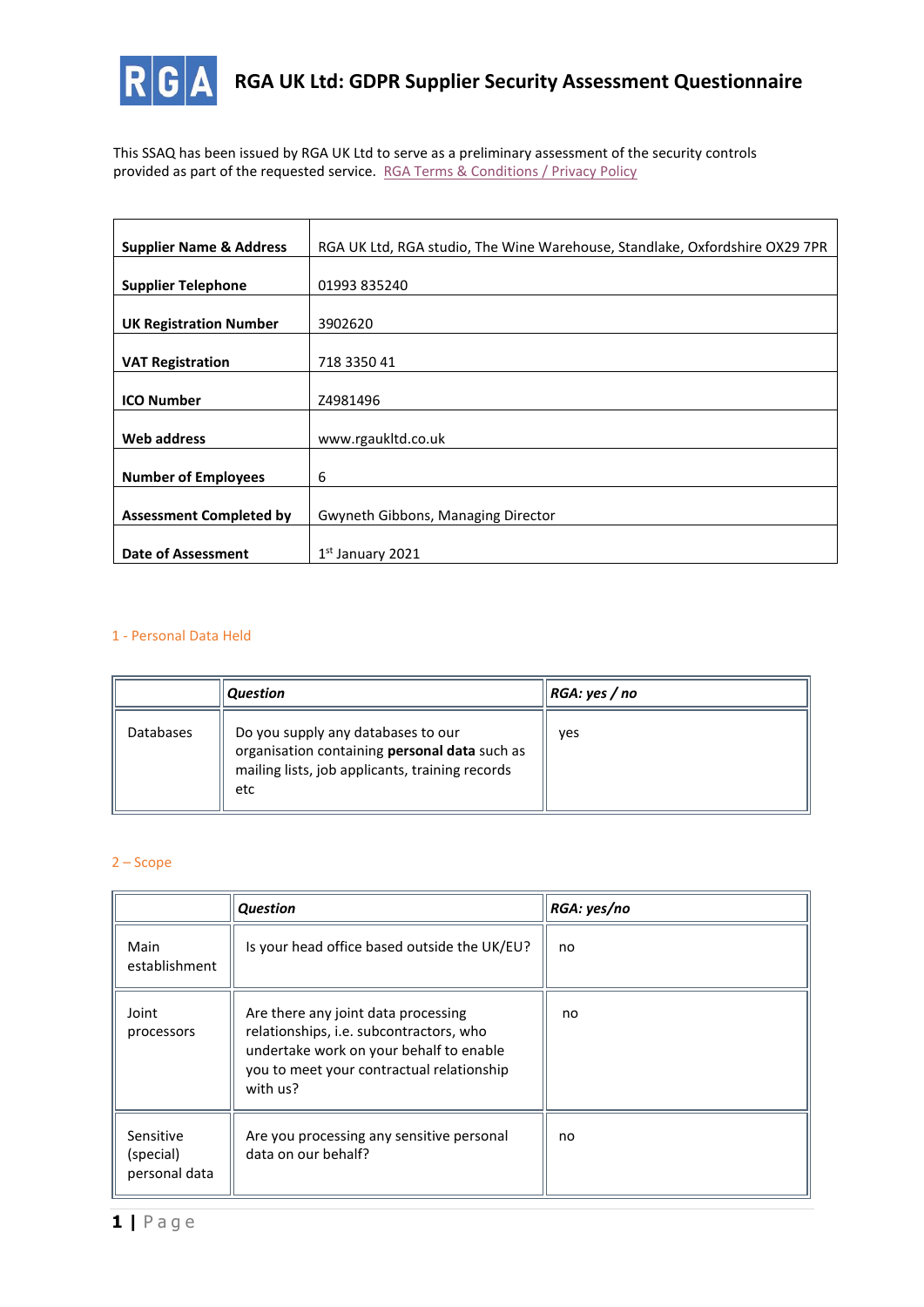|                                                            | <b>Question</b>                                                                                                                                                                                  | <b>RGA</b>                                |
|------------------------------------------------------------|--------------------------------------------------------------------------------------------------------------------------------------------------------------------------------------------------|-------------------------------------------|
| Appropriate<br>technical and<br>organisational<br>security | Are the risks inherent in the processing<br>formally evaluated, tested and assessed?                                                                                                             | yes                                       |
|                                                            | Have measures to mitigate those risks and<br>ensure the security of the processing been<br>implemented?                                                                                          | yes                                       |
|                                                            | Is there a documented security programme<br>that specifies the technical, administrative<br>and physical safeguards for personal data?                                                           | Cyber Essentials - application<br>pending |
|                                                            | What is the time interval at which security<br>policies are reviewed and updated                                                                                                                 | annually                                  |
|                                                            | Is there a documented process for resolving<br>security related complaints and issues?                                                                                                           | yes                                       |
|                                                            | Is there a designated individual who is<br>responsible for driving remediation plans for<br>security gaps?                                                                                       | Raymond Gibbons                           |
|                                                            | Are industry standard encryption algorithms<br>and technologies employed for transferring,<br>storing, and receiving individuals' sensitive<br>personal information?                             | yes                                       |
|                                                            | Is personal information systematically<br>destroyed, erased, or anonymised when it is<br>no longer legally required to be retained or to<br>fulfil the purpose(s) for which it was<br>collected? | yes                                       |
|                                                            | Are steps taken to pseudonymise personal<br>data where possible?                                                                                                                                 | yes                                       |
|                                                            | Can the availability and access to personal<br>data be restored in a timely manner in the<br>event of a physical or technical incident?                                                          | yes                                       |
|                                                            | Do terms and conditions of employment<br>clearly define information security<br>requirements                                                                                                     | yes                                       |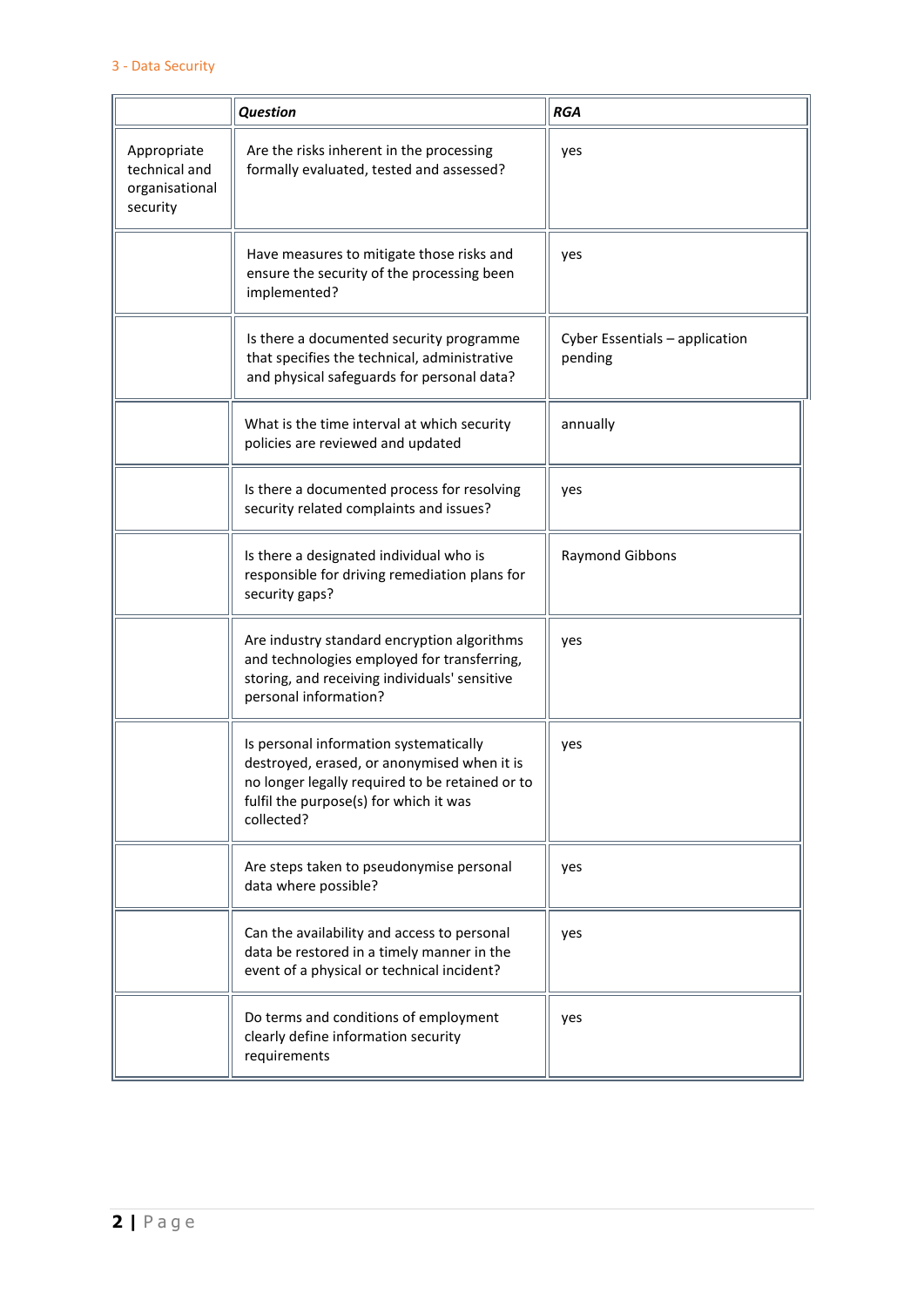|                                          | <b>Question</b>                                                                                                                                                 | <b>RGA</b> |
|------------------------------------------|-----------------------------------------------------------------------------------------------------------------------------------------------------------------|------------|
| <b>Breach</b><br>response<br>obligations | Does the organisation have a documented<br>privacy and security Incident Response Plan<br>and any incident identification systems?                              | yes        |
|                                          | Are the plan and procedures regularly<br>reviewed and road tested?                                                                                              | yes        |
|                                          | Are there procedures in place to notify the<br>ICO and data subjects of a data breach<br>(where applicable)?                                                    | yes        |
|                                          | Is there clear internal guidance explaining<br>when notification is required and what<br>information needs to be reported?                                      | yes        |
|                                          | Are there clear procedures in place to notify<br>the controller in the prescribed form of any<br>data breach without undue delay after<br>becoming aware of it? | yes        |
|                                          | Are data breaches documented?                                                                                                                                   | yes        |
|                                          | Are there cooperation procedures in place<br>between controllers, suppliers and other<br>partners to deal with data breaches?                                   | yes        |

### 5 - Lawful Grounds For Processing

|                                     | <b>Question</b>                                                                                   | <b>RGA</b>                             |
|-------------------------------------|---------------------------------------------------------------------------------------------------|----------------------------------------|
| Lawful<br>grounds for<br>processing | What are the lawful grounds for<br>processing the personal data for<br>each processing operation? | Consent & Legitimate Interest          |
| Consent                             | How is consent collected?                                                                         | Direct communication with data subject |
|                                     | How is this consent<br>demonstrated?                                                              | Registered on internal database        |
|                                     | Can subjects withdraw their<br>consent?                                                           | yes                                    |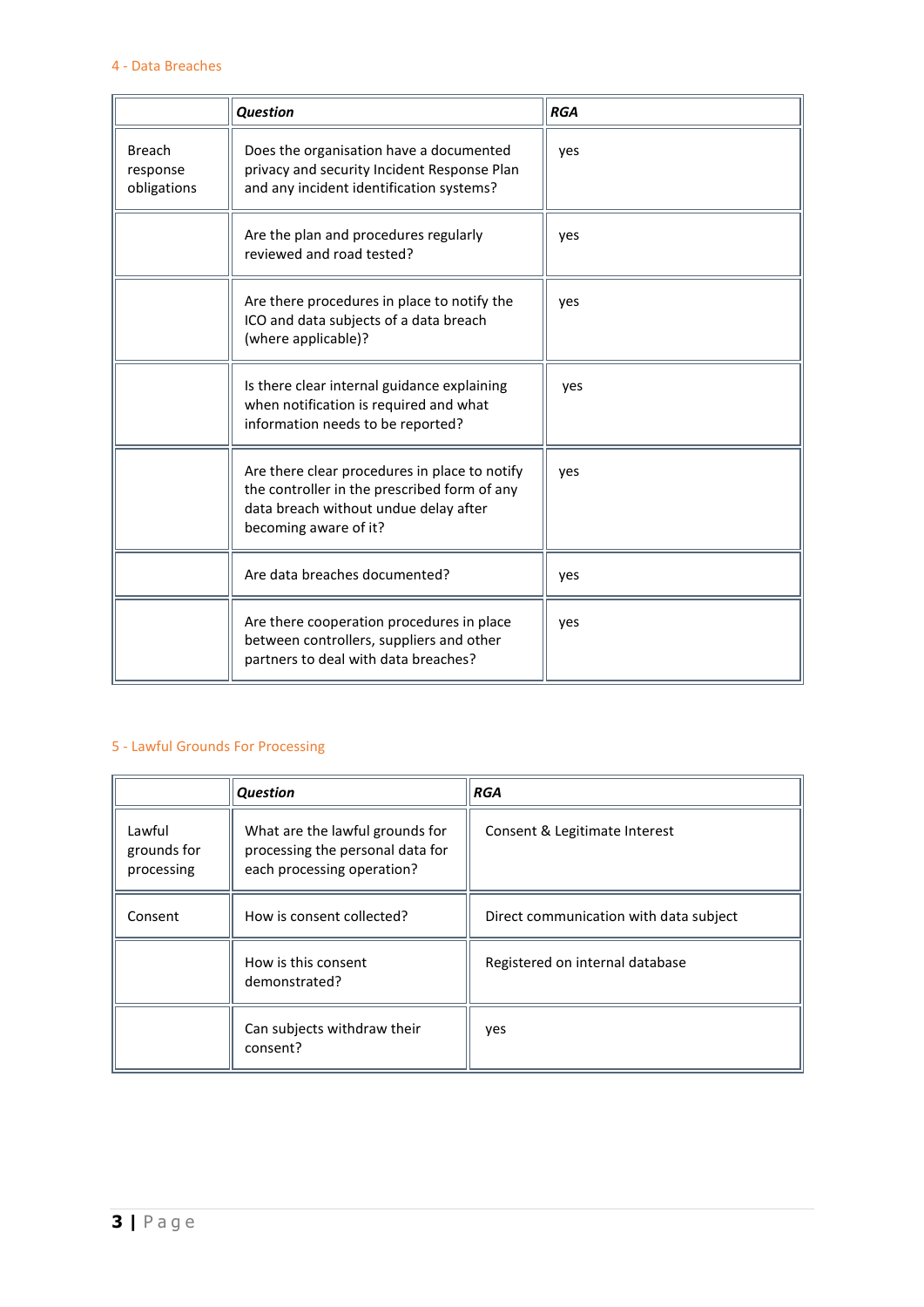# 6 - Transparency Requirements

|                                                                                 | <b>Question</b>                                                                                  | <b>RGA</b> |
|---------------------------------------------------------------------------------|--------------------------------------------------------------------------------------------------|------------|
| Source of<br>personal data<br>and<br>information<br>provided to<br>data subject | Is data collected directly from<br>the subject and is the required<br>information given to them? | yes        |

# 7 - Data Subject Rights

|                                          | <b>Question</b>                                                                                                                                    | <b>RGA</b>                        |
|------------------------------------------|----------------------------------------------------------------------------------------------------------------------------------------------------|-----------------------------------|
| Access to<br>personal data               | Is there a documented<br>policy/procedure for handling<br>subject access requests?                                                                 | yes                               |
|                                          | Are individuals provided with a<br>mechanism to request access to<br>information held about them?                                                  | yes                               |
|                                          | Is the data controller able to<br>respond to SARs within one<br>month?                                                                             | yes                               |
| Erasure and<br>rectification             | Are individuals informed of their<br>right to demand erasure or<br>rectification of personal<br>information held about them<br>(where applicable)? | yes                               |
|                                          | Are there controls and formal<br>procedures in place to allow<br>personal data to be erased or<br>blocked?                                         | yes                               |
| Right to<br>object                       | Are individuals told about their<br>right to object to certain types of<br>processing?                                                             | yes                               |
| Profiling and<br>automated<br>processing | Is profiling based on consent? (if<br>so this must be explicit).                                                                                   | No profiling is undertaken by RGA |
|                                          | Does any profiling use sensitive<br>data?                                                                                                          | no                                |